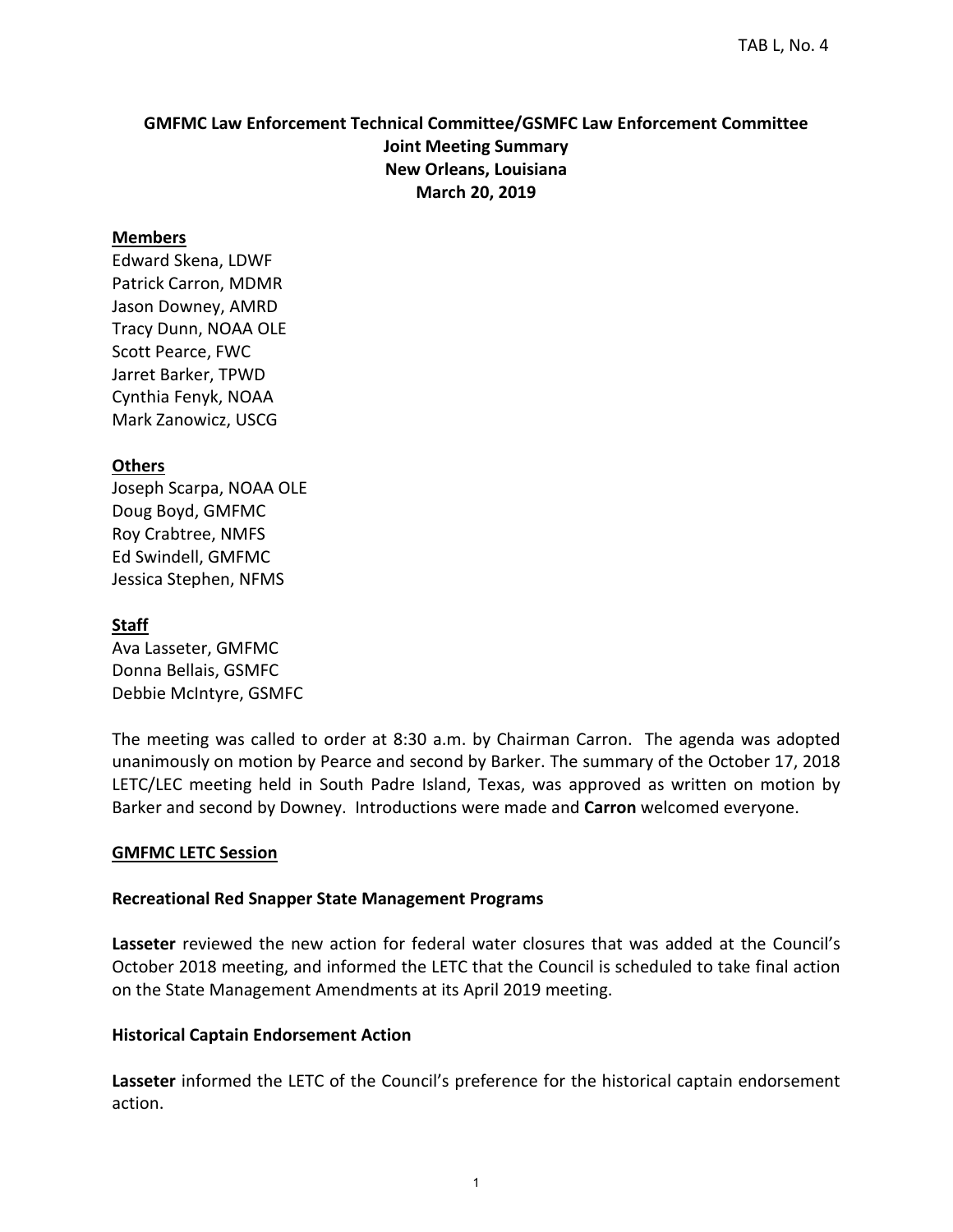## **Review of Council Actions to Determine Law Enforcement Implications**

**Lasseter** reviewed the Council's Action Schedule with the LETC. LETC members did not identify additional actions with enforcement implications at this time.

# **Issue of non-permitted vessels taking paying passengers to fish for red snapper in federal waters**

**Lasseter** noted that during the state management public hearings, several for-hire operators expressed frustration with observations of state-licensed charter boats and privately owned boats taking paying passengers to fish for red snapper in federal waters. LETC members noted that they have heard these complaints and have recent, active investigations. They noted that such investigations are longer term and require more time and financial resources than on-thewater enforcement of fishing regulations, as officers must book trips undercover to make a case. LETC members advise for-hire operators to communicate with their state agencies about their concerns.

### **Developing a Possible Team of the Year Award**

The LETC discussed revising the Officer of the Year Award to allow nomination of either an individual officer or a team of officers by each state. The LETC proposed revisions to the Council's award form to accommodate submission of either nomination. The LETC also proposed revisions to the nomination process, as outlined on the attached form. The LETC then made the following motion:

## **The LETC recommends the Council expand the Officer of the Year Award to include nominations for either an Officer of the Year Award or Team of the Year Award, and accept the proposed changes to the eligibility criteria.**

#### **LETC Other Business**

Council member Ed Swindell asked about the needs of law enforcement, such as equipment and costs, that would be needed as the states take a greater role in the management and enforcement of the recreational harvest of red snapper. LETC members discussed their expectations and changes to enforcement.

#### **GSMFC LEC Session**

## **Future of JEAs and JEA Funding Discussion**

Carron deferred to Dunn on this issue who reported that funding is expected this year although the amount of money and the allocation scheme are not available yet.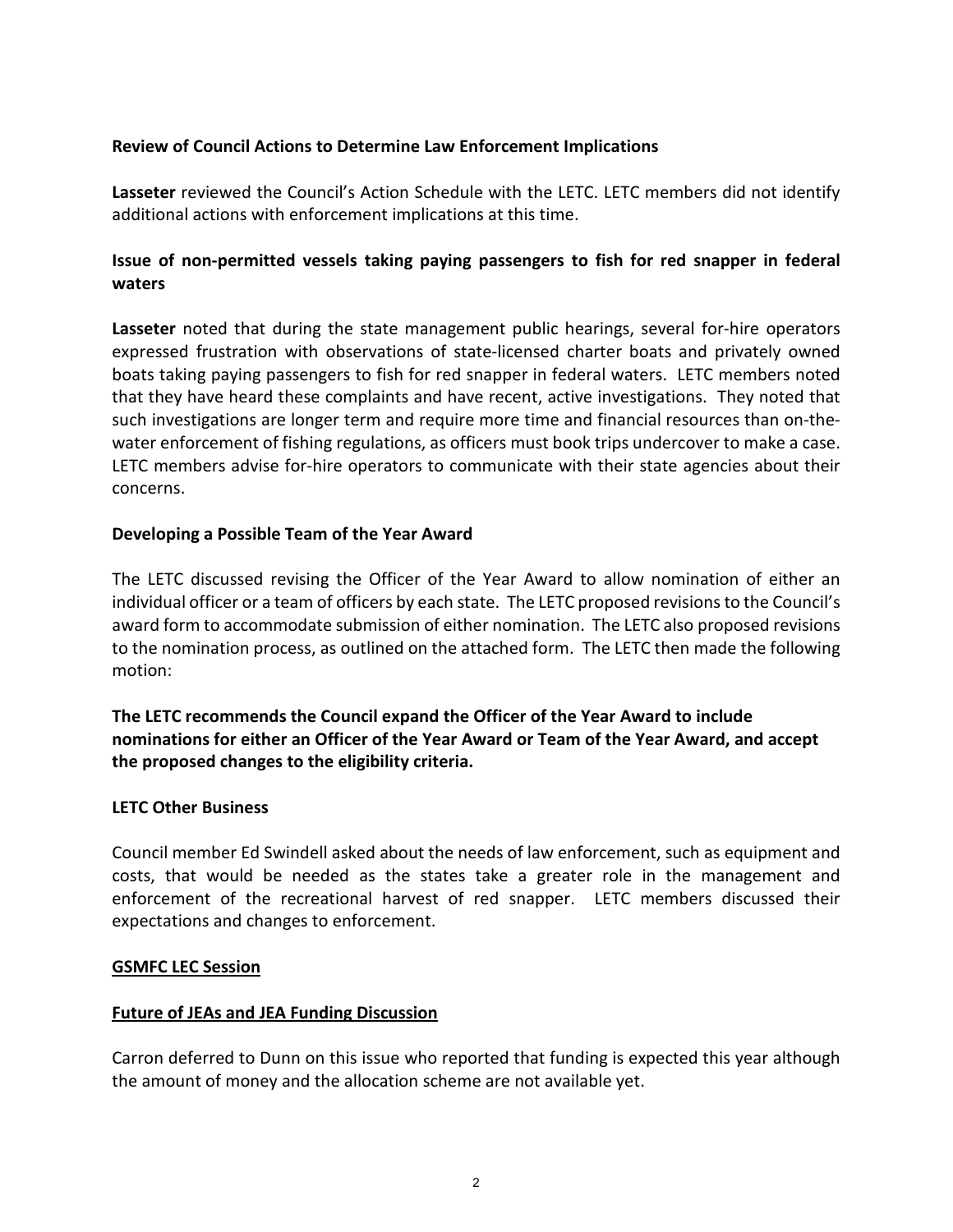## **Status of Law Enforcement Post-shutdown**

Zanowicz stated that the Coast Guard did very little fisheries patrol with no violations during the government shutdown, but they are back to normal now. Pearce stated that Florida's biggest issue was permit renewal and this was addressed accordingly.

#### **IJF Program Activity**

### **Cobia Profile**

An update on the Cobia Profile was provided by Carron. This document is complete and will be submitted for approval to the TCC.

### **Red Drum Profile**

The Task Force for the Red Drum Profile is in the process of being formed. The LEC representative on this task force will be Scott Pearce. The introductory meeting will likely be held in early June.

### **Officers' Pocket Guide**

McIntyre reminded the group that this publication is now officially discontinued per this committee's recommendation at last fall's meeting due to the fact that it was not really functional anymore with the availability of apps, etc.

#### **Annual License and Fees**

McIntyre pointed out that she will contact state and agency reps approximately May 1st with a request for Annual License and Fees information for the year 2018. She displayed the previous year's publication and encouraged new members of this committee to contact her with any questions. This publication is printed in-house and a copy is sent out to the LEC, state directors, commissioners, and proxies. This publication is mainly used for historical reference, a way of comparing license and fees statistics.

#### **Law Summary (Red Book)**

McIntyre stated that she will contact state and agency representatives approximately mid-August requesting them to provide her with a high definition PDF version of their latest commercial and recreational saltwater regulations pamphlets. This publication is simply a compilation of all state/agency regulations into one spot and is primarily for historic use. She displayed last year's publication and encouraged new members to contact her with any questions. This publication is made available online only.

#### **State Report Highlights**

Written state reports were requested in advance and only highlights were presented for time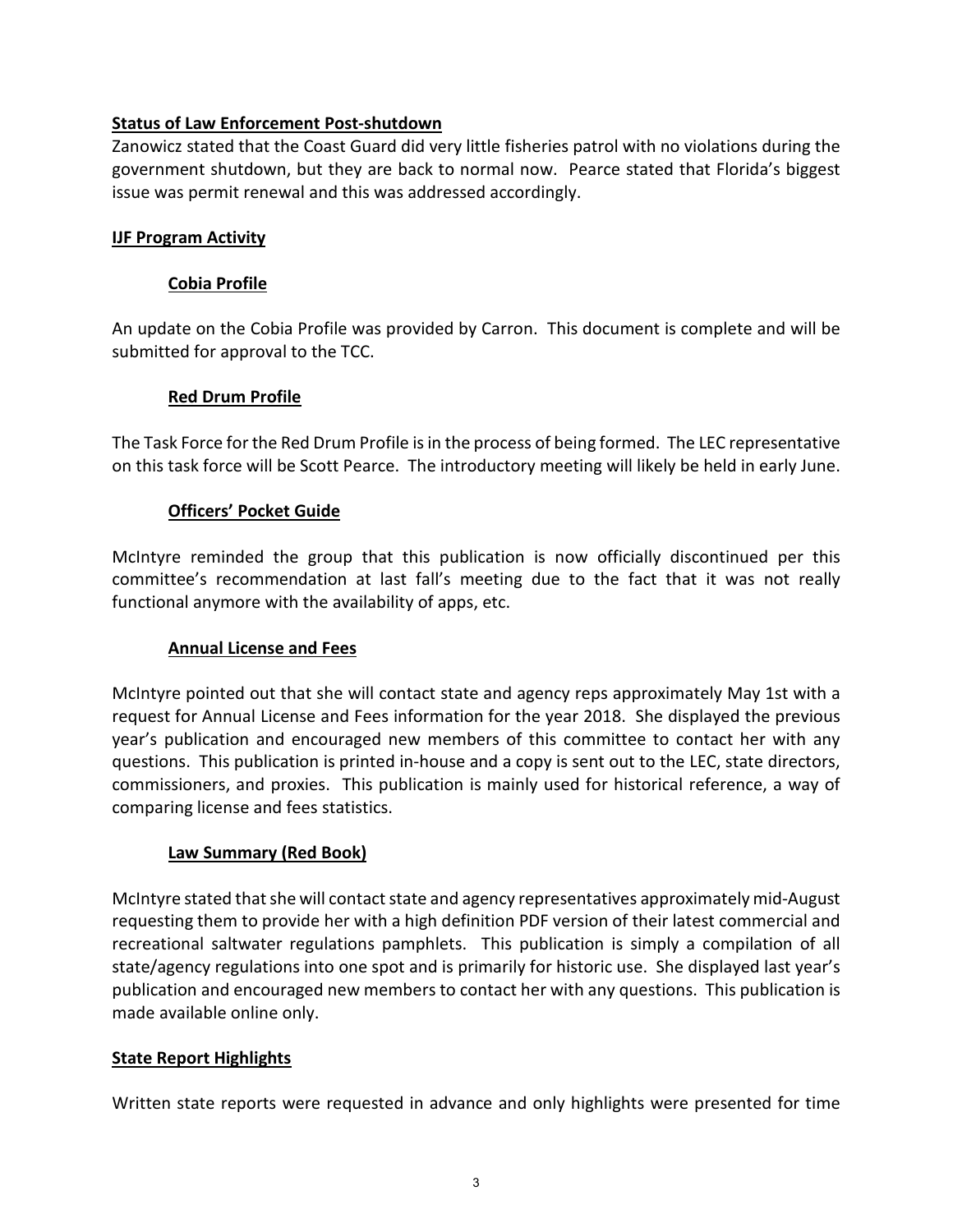purposes during state reporting.

Zanowicz provided an update regarding lanchas. He stated that the USCG is continuing to interdict lanchas off of the U.S./Mexico coast near south Texas. Detections and interdictions are occurring at a higher rate this fiscal year than in previous years. As of the end of February, they made 83 detections compared to 75 at the end of February last year. Additionally, they interdicted and seized 49 lanchas in FY19 compared to 29 at this same point in FY18. One of the reasons for this increased rate is due to the TML AEROSTAT, a prototype Customs and Border Patrol asset whose testing phase occurred earlier this year. The AEROSTAT had advanced RADAR capability that resulted in more detections. Additionally, the USCG is continuing to work on an updated analysis to estimate total number of lancha incursions per year. Once completed, this report will be sent to NOAA SE Region along with catch data from seized lanchas for potential use in future red snapper stock assessments.

Pearce made a motion to accept the state reports with a second by Barker.

### **Other Business**

Doug Boyd informed the group that this was his last meeting and he expressed his appreciation of having worked with this group for many years. He offered his assistance should he be needed on an advisory basis.

There being no further business, on motion by Pearce and second by Downey, the meeting was adjourned at 11:37 a.m.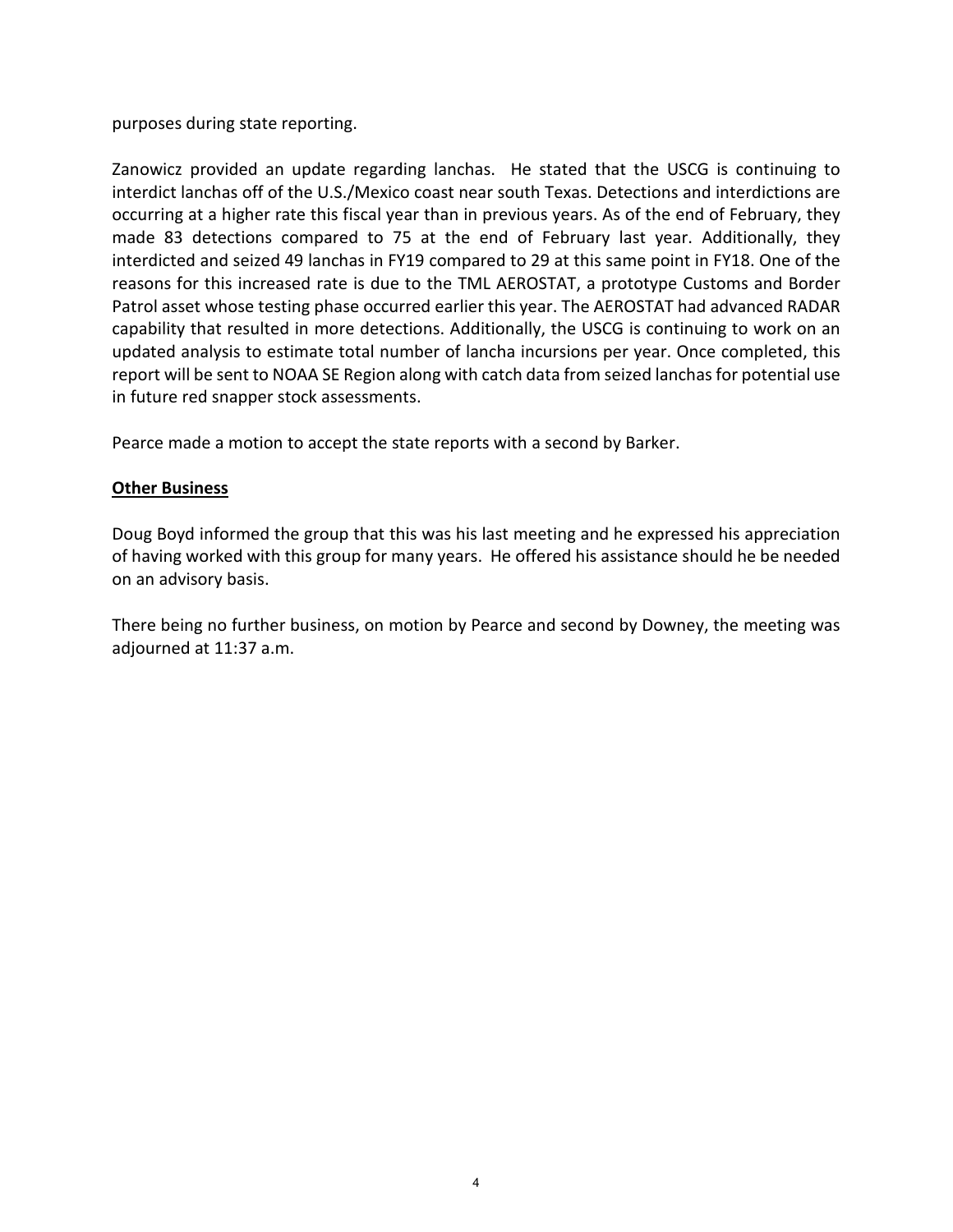

Gulf of Mexico Fishery Management Council Law Enforcement Officer of the Year or Team of the Year Award Call for 2018 2019 Nominees

#### **Purpose of Award**

To recognize an individual or team that has exemplified the virtues of professionalism and dedication, and demonstrated exceptional service by enforcing fisheries regulations in the federal waters of the Gulf of Mexico.

#### **Eligibility Criteria**

- Nominee $(s)$  must be an-active, full-time, paid, state or Federal fisheries law enforcement officer(s) or U.S. Coast Guard officer(s).
- Nominee(s) must reside and be assigned or attached for duty in one of the five Gulf states.
- The duties of the  $N$ -nominee $(s)$ 's duties must be relevant to the enforcement of federal fisheries regulations in the Gulf of Mexico region.
- Nominee(s) must demonstrate a good reputation professionally and personally among his or her peers and communities.
- Nominee(s) must have maintained an outstanding level of productivity and professional achievement with a significant positive impact on fisheries enforcement.

#### **Award Criteria**

*Team Work and Public Outreach –* Nominee(s) excels in educating the public about regional fishery management issues and priorities.

**Partnerships** – Nominee(s) demonstrates intra- and inter-agency cooperation through team efforts or mentoring others and is dedicated to the federal management of Gulf of Mexico fisheriesagency missions.

**Excellence and Innovation** – Nominee(s) is willing to go beyond the call of duty and continually seeks to improve efficiency on the job. Nominee(s) has identified means to increase constituent satisfaction or cost-savings for the agency and has taken steps to achieve implementation.

Attitude and Leadership – Nominee(s) portrays a positive perspective to fellow workers and the public, and takes personal responsibility for meeting commitments and solving problems. Nominee(s) demonstrates standards of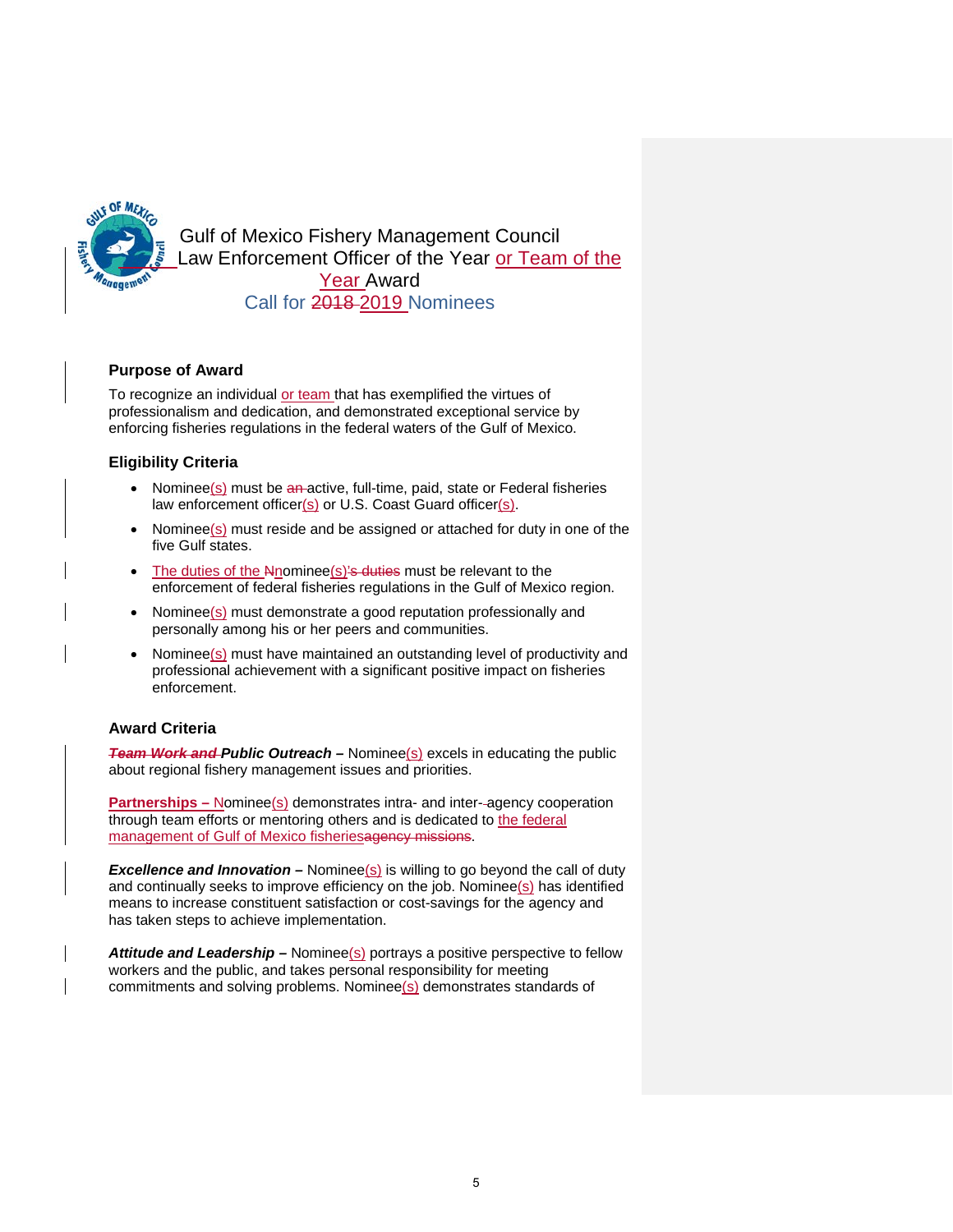excellence and professionalism and exemplifies standards and conduct that reflect honesty and fairness.

*Achievements and Accomplishments –* Nominee's The job performance of the nominee(s) demonstrates distinguished career-oriented accomplishments, which have assisted in fulfilling his/her agency's responsibilities related to the federal management of Gulf of Mexico fisheries.

#### **Guidelines**

The nomination package may include a letter from supporting items such as letters from the nominee's agency heads/supervisors in addition to this nomination form. <del>, performance reviews, official reports, statements, etc. It is</del> recognized that confidentiality considerations may preclude the submission of some reports and related materials. Nominations should be made for performance in the 2017 nomination calendar year.

Each agency may submit no more than one nomination for either an Officer of the Year or Team of the Year Award. Nominations are due no later than March 23February 1, 20182020. At its March meeting, the LETC will discuss the nominations and make recommendations for the top two nominees.

The Gulf Council will review the nominations in a closed Council session, notify the winning officer and his agency, and present the award to the officer at a subsequent Council meeting.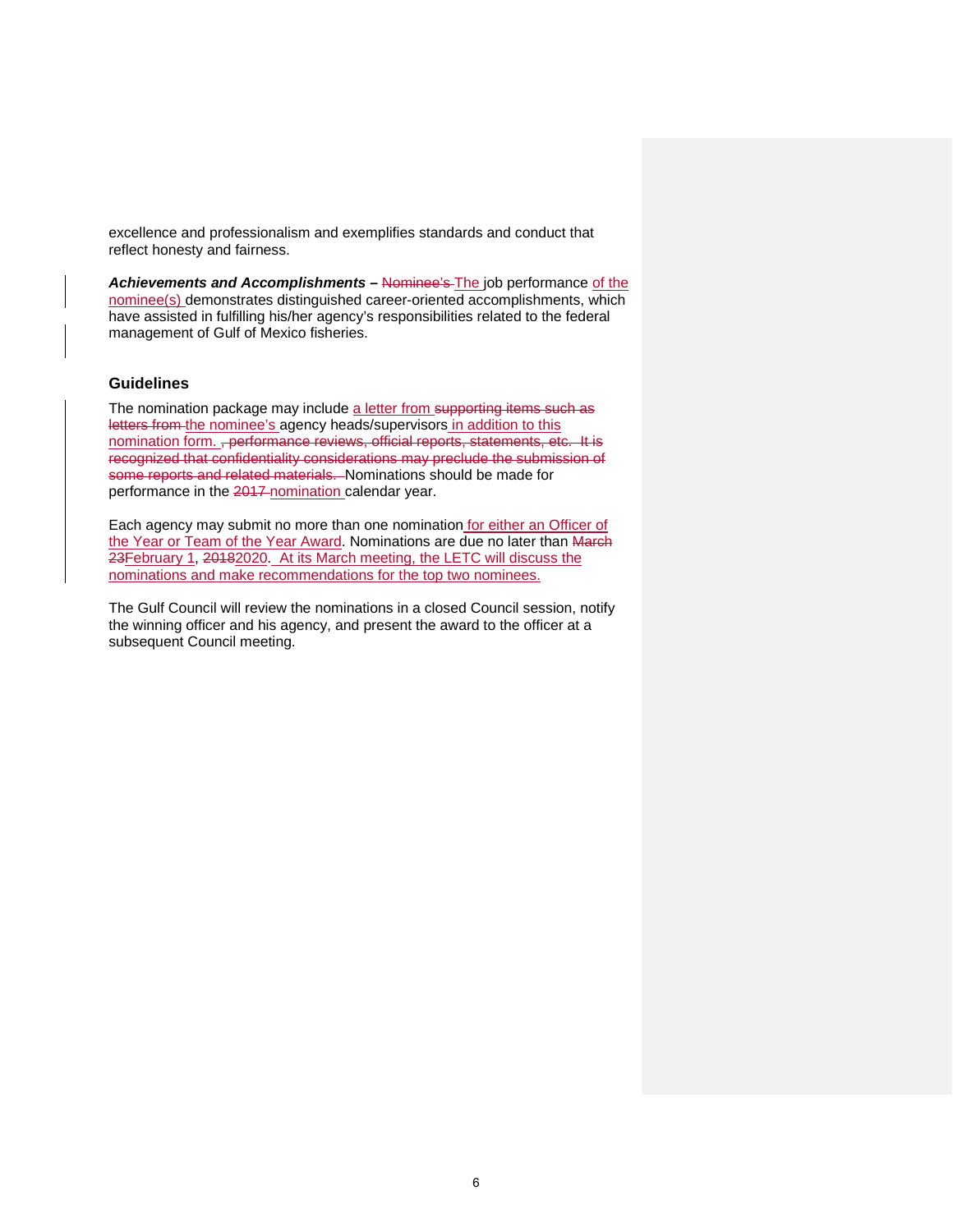Gulf of Mexico Fishery Management Council 2017 Law Enforcement of the Year Award

| Nominee's Information:                                                    | <b>Commented [AL1]:</b> Modify form to be a fillable pdf,<br>including fillable spaces for Award Criteria. |
|---------------------------------------------------------------------------|------------------------------------------------------------------------------------------------------------|
|                                                                           |                                                                                                            |
|                                                                           |                                                                                                            |
|                                                                           |                                                                                                            |
|                                                                           |                                                                                                            |
|                                                                           |                                                                                                            |
|                                                                           |                                                                                                            |
| <b>Nominator's Information:</b>                                           |                                                                                                            |
|                                                                           |                                                                                                            |
|                                                                           |                                                                                                            |
|                                                                           |                                                                                                            |
|                                                                           |                                                                                                            |
|                                                                           |                                                                                                            |
|                                                                           |                                                                                                            |
| Please use no more than one page to respond to the following three items. |                                                                                                            |
| 4 . December the propriate convention proposal little o                   |                                                                                                            |

- 1. Describe the nominee's current responsibilities.<br>2. Describe the nominee's significant contribution(s 2. Describe the nominee's significant contribution(s) to fisheries enforcement.
- 3. Describe specific qualities that make the nominee deserving of this award.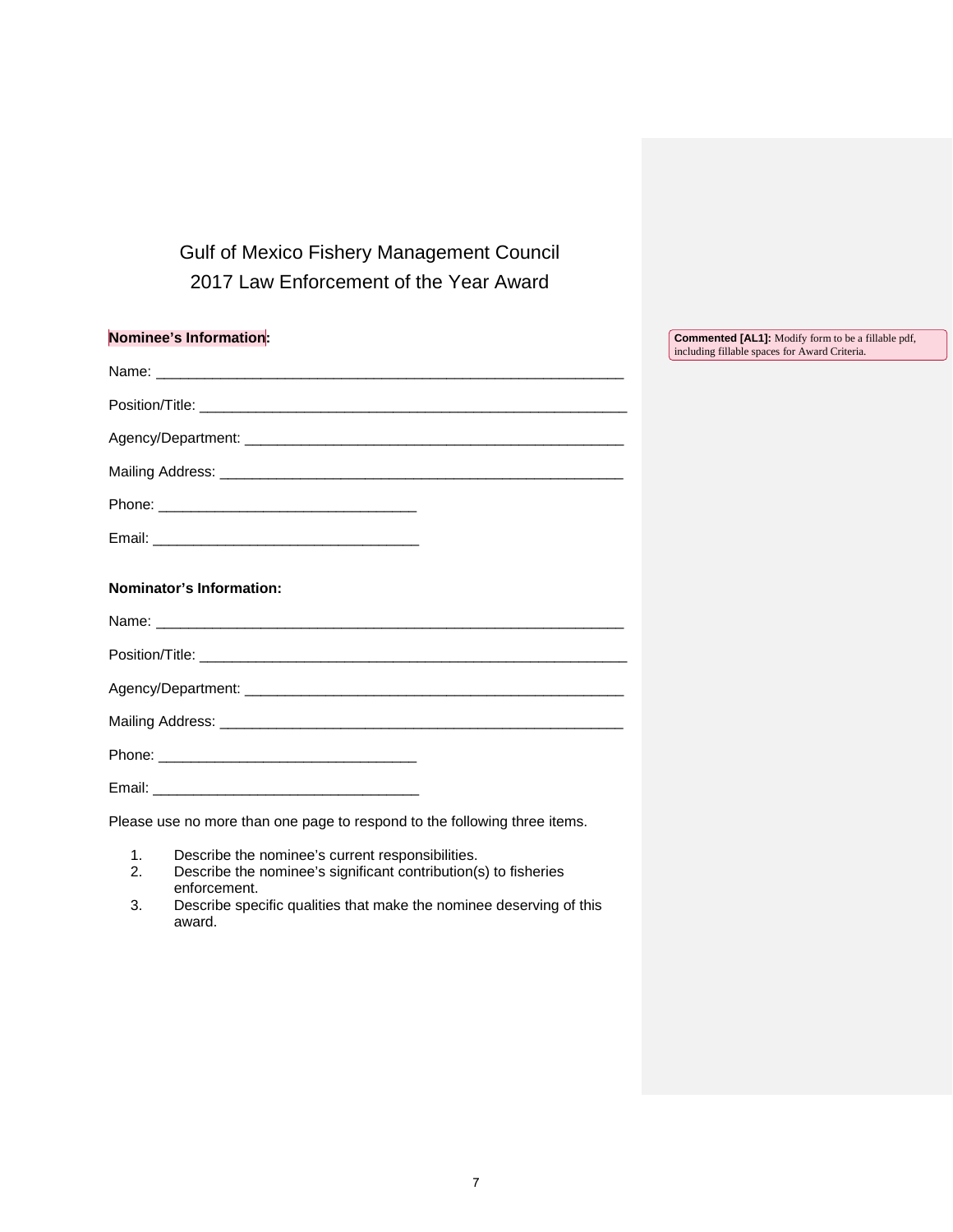Nominations are due no later than March 23February 1, 201820 (deadline extended).

Attach your response to this cover sheet and **email** to [gulfcouncil@gulfcouncil.org.](mailto:gulfcouncil@gulfcouncil.org)

: Gulf of Mexico Fishery Management Council c/o <del>Steven Atran</del><u>Ava Lasseter</u> 2203 4107 NW. Lois AvenueSpruce Street, Suite 1100200 Tampa, FL 33607

Nominations may also be submitted by fax to: 813-648-1711, or emailed to: [gulfcouncil@gulfcouncil.org.](mailto:gulfcouncil@gulfcouncil.org)

| Nominator's Signature: |  |  |
|------------------------|--|--|
|                        |  |  |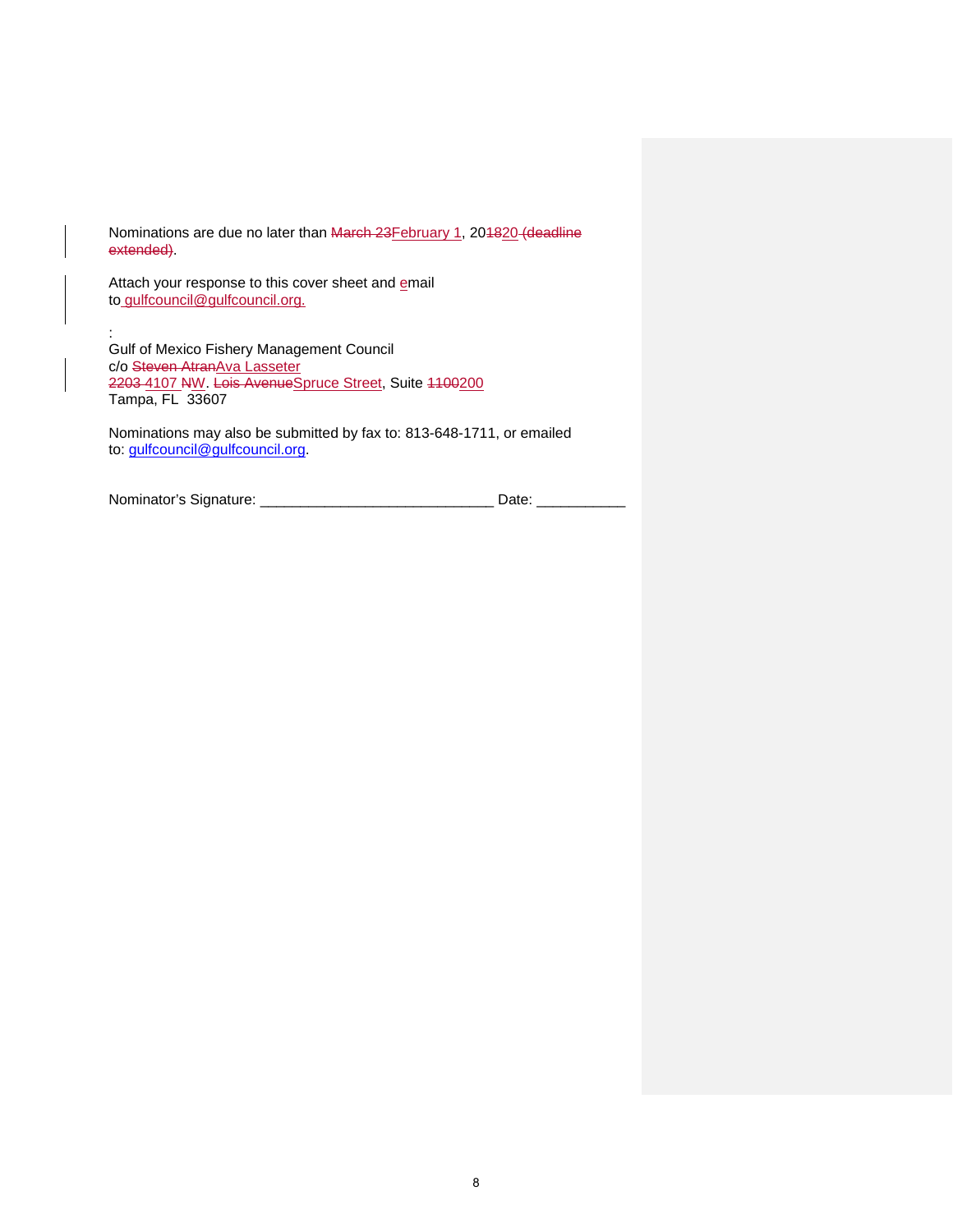

Gulf of Mexico Fishery Management Council Law Enforcement Officer of the Year or Team of the Year Award Call for 2019 Nominees

# **Purpose of Award**

To recognize an individual or team that has exemplified the virtues of professionalism and dedication, and demonstrated exceptional service by enforcing fisheries regulations in the federal waters of the Gulf of Mexico.

# **Eligibility Criteria**

- Nominee(s) must be active, full-time, paid, state or Federal fisheries law enforcement officer(s) or U.S. Coast Guard officer(s).
- Nominee(s) must reside and be assigned or attached for duty in one of the five Gulf states.
- The duties of the nominee(s) must be relevant to the enforcement of federal fisheries regulations in the Gulf of Mexico region.
- Nominee(s) must demonstrate a good reputation professionally and personally among his or her peers and communities.
- Nominee(s) must have maintained an outstanding level of productivity and professional achievement with a significant positive impact on fisheries enforcement.

# **Award Criteria**

**Public Outreach** – Nominee(s) excels in educating the public about regional fishery management issues and priorities.

**Partnerships –** Nominee(s) demonstrates intra- and inter-agency cooperation through team efforts or mentoring others and is dedicated to the federal management of Gulf of Mexico fisheries.

*Excellence and Innovation –* Nominee(s) is willing to go beyond the call of duty and continually seeks to improve efficiency on the job. Nominee(s) has identified means to increase constituent satisfaction or cost-savings for the agency and has taken steps to achieve implementation.

*Attitude and Leadership –* Nominee(s) portrays a positive perspective to fellow workers and the public, and takes personal responsibility for meeting commitments and solving problems. Nominee(s) demonstrates standards of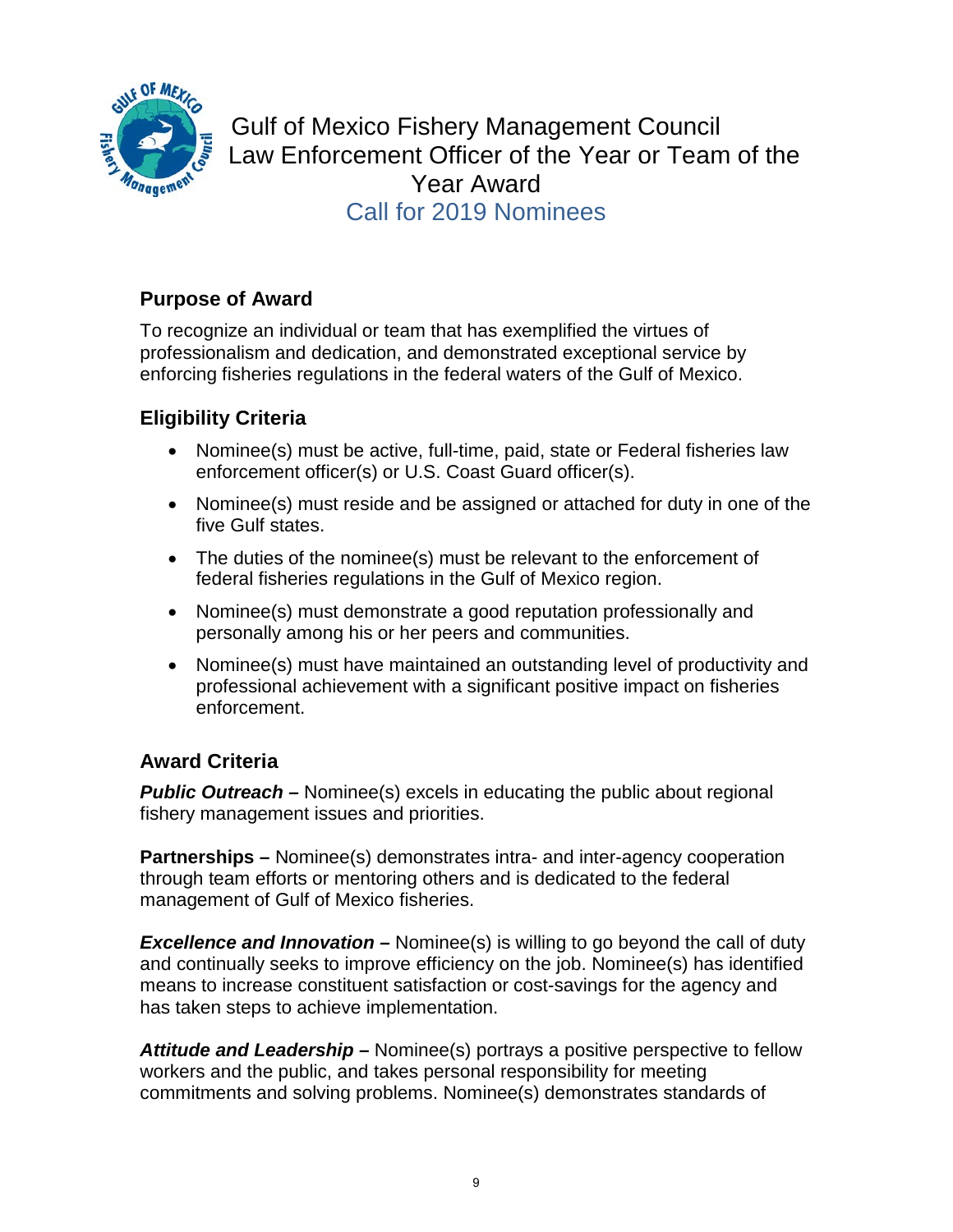excellence and professionalism and exemplifies standards and conduct that reflect honesty and fairness.

*Achievements and Accomplishments –* The job performance of the nominee(s) demonstrates distinguished career-oriented accomplishments, which have assisted in fulfilling his/her agency's responsibilities related to the federal management of Gulf of Mexico fisheries.

# **Guidelines**

The nomination package may include a letter from the nominee's agency heads/supervisors in addition to this nomination form. Nominations should be made for performance in the nomination calendar year.

Each agency may submit no more than one nomination for either an Officer of the Year or Team of the Year Award. Nominations are due no later than February 1, 2020. At its March meeting, the LETC will discuss the nominations and make recommendations for the top two nominees.

The Gulf Council will review the nominations in a closed Council session, notify the winning officer and his agency, and present the award to the officer at a subsequent Council meeting.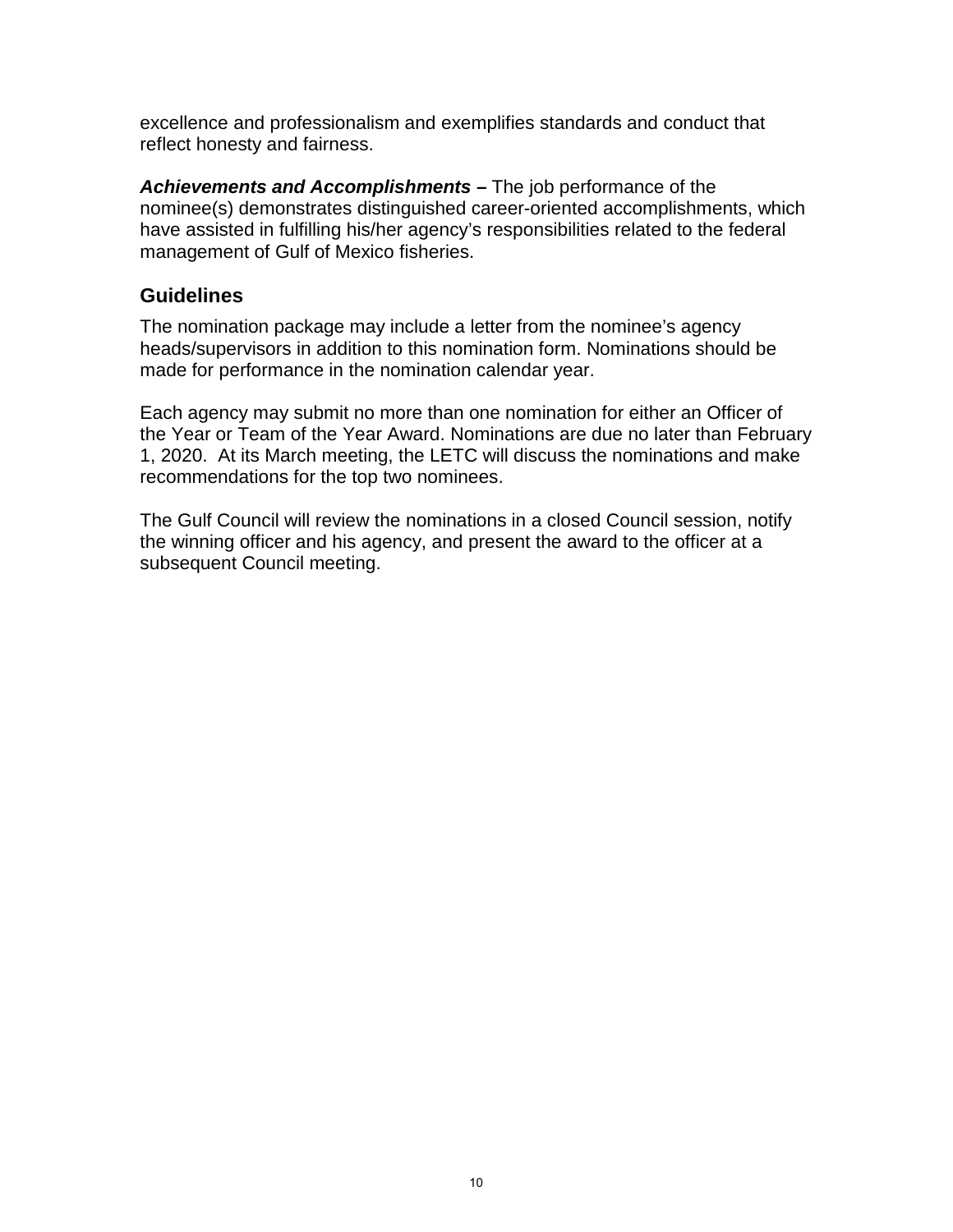# Gulf of Mexico Fishery Management Council 2017 Law Enforcement of the Year Award

# **Nominee's Information:**

| <b>Nominator's Information:</b>                                                                                                                                                                                              |
|------------------------------------------------------------------------------------------------------------------------------------------------------------------------------------------------------------------------------|
|                                                                                                                                                                                                                              |
|                                                                                                                                                                                                                              |
|                                                                                                                                                                                                                              |
|                                                                                                                                                                                                                              |
|                                                                                                                                                                                                                              |
|                                                                                                                                                                                                                              |
| Please use no more than one page to respond to the following three items.                                                                                                                                                    |
| Describe the nominee's current responsibilities.<br>1.<br>Describe the nominee's significant contribution(s) to fisheries<br>2.<br>enforcement.<br>Describe specific qualities that make the nominee deserving of this<br>3. |

- award.
- 4. [Award criteria]